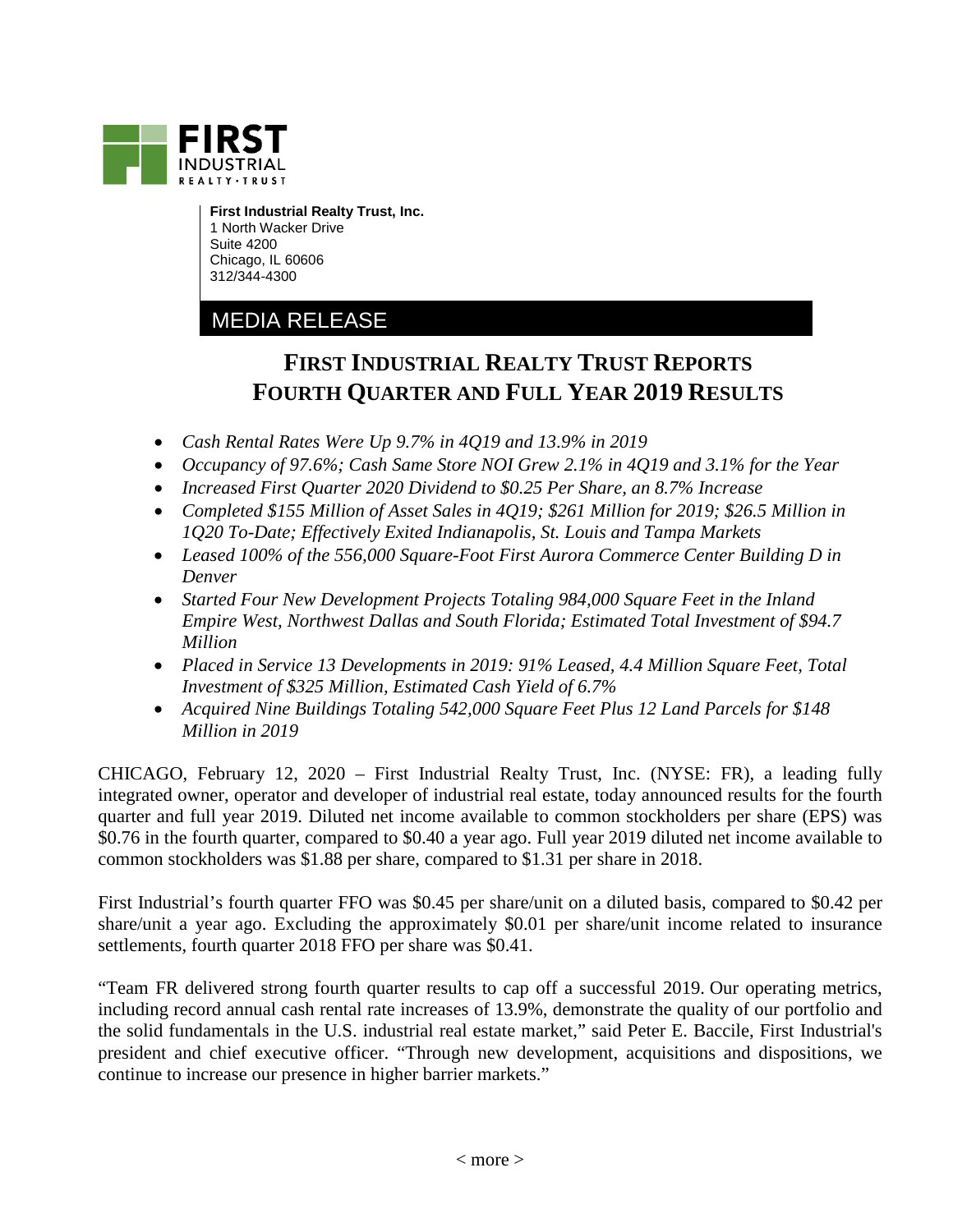### **Portfolio Performance – Fourth Quarter and Full Year 2019**

- In service occupancy was 97.6% at the end of the fourth quarter of 2019, compared to 97.7% at the end of the third quarter of 2019, and 98.5% at the end of the fourth quarter of 2018.
- Tenant retention of square footage up for renewal was 81.4% for the fourth quarter and 81.1% for the full year.
- Same property cash basis net operating income ("SS NOI") increased 2.1%, primarily reflecting contractual rent escalations and increased rental rates on leasing, offset by lower average occupancy and the negative impact of tax true-ups in markets where taxes are paid in arrears. For the full year, SS NOI increased 3.1%.
- In the fourth quarter, rental rates increased 9.7% on a cash basis and 20.4% on a straight-line basis; leasing costs were \$2.83 per square foot. For the full year, rental rates increased 13.9% on a cash basis and 26.0% on a straight-line basis; leasing costs were \$2.03 per square foot.

#### **Common Stock Dividend Increased**

The board of directors declared a common dividend of \$0.25 per share/unit for the quarter ending March 31, 2020 payable on April 20, 2020 to stockholders of record on March 31, 2020. The new dividend rate represents an 8.7% increase from the prior rate of \$0.23 per share/unit. This represents a payout ratio of approximately 64% of our anticipated 2020 Adjusted Funds From Operations (AFFO) as defined in our supplemental report.

### **Development Leasing**

During the fourth quarter, the Company:

• Leased 100% of its 556,000 square-foot First Aurora Commerce Center Building D in Denver.

### **Investment and Disposition Activities**

In the fourth quarter, the Company:

- Placed in service seven developments, 88% leased, totaling 2.1 million square feet with an estimated total investment of \$164.5 million and a cash yield of 6.1%.
- Completed development of five buildings in lease-up in Dallas and Houston totaling 915,000 square feet with an estimated total investment of \$68.4 million; 13% leased.
- Commenced development of four projects totaling 984,000 square feet, with an estimated total investment of \$94.7 million comprised of:
	- o First Sawgrass Commerce Center; South Florida; 104,000 square feet; \$15.3 million estimated investment.
	- o First Park 121 Building E; Northwest Dallas; 435,000 square feet; \$31.2 million estimated investment.
	- o First Redwood Logistics Center II Building C; Inland Empire West; 72,000 square feet; \$12.6 million estimated investment.
	- o First Cypress Creek Commerce Center; South Florida; three buildings totaling 374,000 square feet; \$35.6 million estimated investment.
- Acquired a 23,000 square-foot building in Seattle and four land parcels located in Miami and Los Angeles for a total of \$43.9 million.
- Sold 29 buildings comprised of 3.6 million square feet and one land parcel for \$155.2 million; included effective exits of the Indianapolis and St. Louis markets, with one building remaining in each market.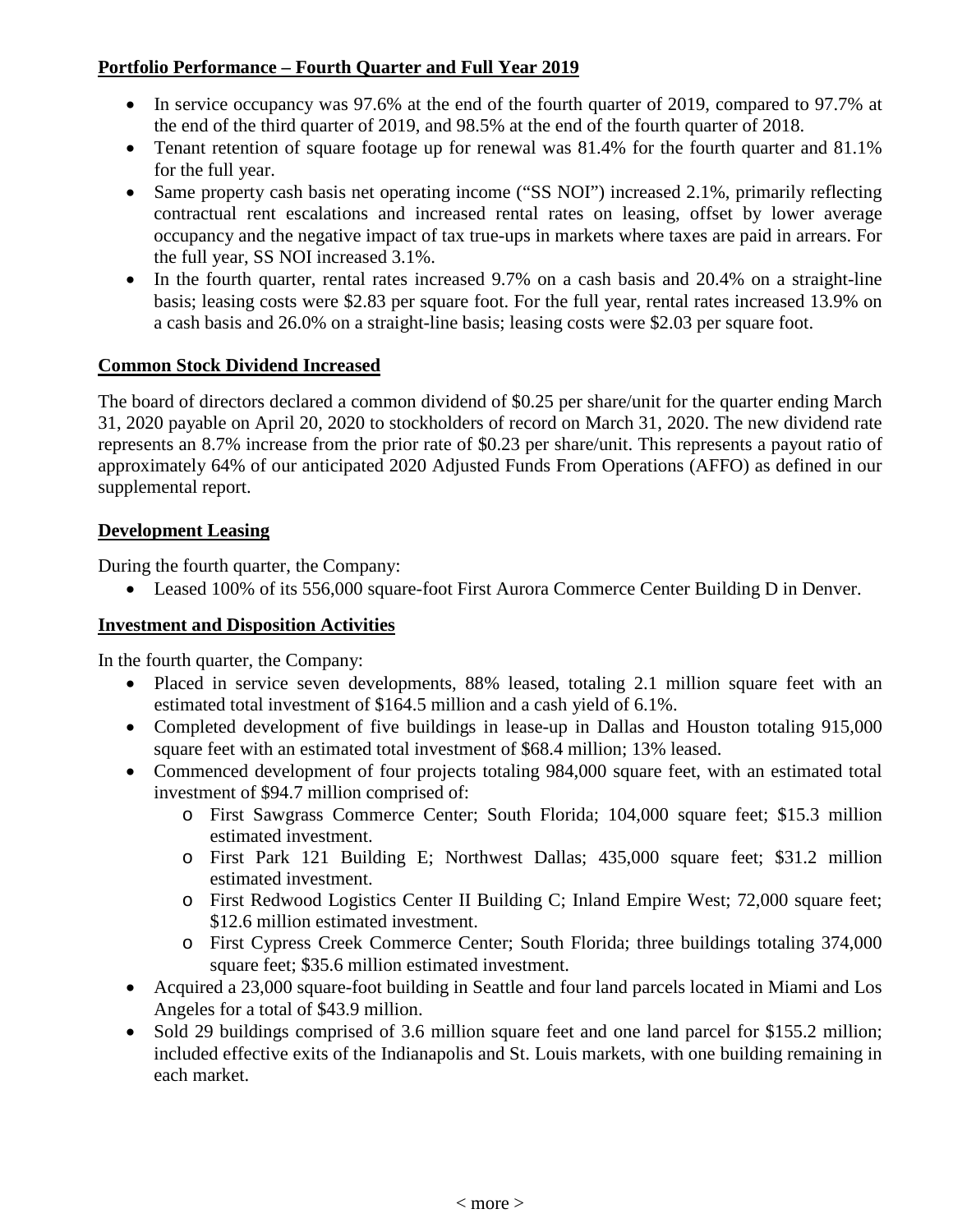For the full year 2019, the Company:

- Placed in service 13 developments, 91% leased, totaling 4.4 million square feet with an estimated total investment of \$324.7 million and a cash yield of 6.7%.
- Acquired nine buildings totaling 542,000 square feet for \$66.8 million.
- Acquired 12 land parcels for a total investment of \$81.1 million.
- Entered into a 50-year ground lease in South Florida for a site on which 374,000 square feet of development has commenced.
- Sold 38 buildings totaling 5.2 million square feet and four land parcels for a total of \$261.3 million. This excludes the sale of a 618,000 square-foot building in Phoenix for \$54.5 million in which the tenant exercised its purchase option, which is scheduled to close in 3Q20.

In the first quarter of 2020 to date, the Company:

- Acquired the 63-acre infill site for development of First Park Miami for \$48.9 million; developable up to 1.2 million square feet. Planned first phase consisting of three buildings totaling approximately 600,000 square feet, estimated total investment of \$90.0 million; expect to break ground in the Summer of 2020.
- Acquired a 23,000 square-foot building in the East Bay market of Northern California for \$4.9 million.
- Sold remaining nine-building portfolio in Tampa comprised of 226,000 square feet for \$26.5 million.

"Our development program continues to create value above and beyond what is available from stabilized acquisitions, using local market knowledge and the strength of our platform," said Johannson Yap, First Industrial's chief investment officer. "We are very excited about our efforts to expand our investments in South Florida, including our new First Park Miami project in the Airport/Medley submarket."

#### **Outlook for 2020**

"Based on the continuing solid industrial real estate fundamentals, our 2020 leases signed to date, and our leasing expectations for the balance of the year, we expect to deliver additional growth in rental rates and cash flow in 2020," said Mr. Baccile. "Through our development program, we continue to create opportunities to drive future growth and further enhance our portfolio."

|                                                                                                                                                                   | Low End of<br>Guidance for 2020<br>(Per share/unit) | High End of<br>Guidance for 2020<br>(Per share/unit) |
|-------------------------------------------------------------------------------------------------------------------------------------------------------------------|-----------------------------------------------------|------------------------------------------------------|
| Net Income                                                                                                                                                        | 0.92                                                | 1.02                                                 |
| Add: Real Estate Depreciation/Amortization                                                                                                                        | 0.96                                                | 0.96                                                 |
| Less: Net Gain on Sale of Real Estate Through February 12, 2020                                                                                                   | (0.11)                                              | (0.11)                                               |
| FFO (NAREIT Definition)                                                                                                                                           | \$1.77                                              | \$1.87                                               |
| Plus: Severance Costs Related to Closure of Indianapolis Office and Costs Related to<br>Projected Vesting of Equity Awards for Retirement-Eligible Employees      | 0.01                                                | 0.01                                                 |
| FFO Before Severance Costs Related to Closure of Indianapolis Office and Costs Related to<br>Projected Vesting of Equity Awards for Retirement-Eligible Employees | \$1.78                                              | \$1.88                                               |

The following assumptions were used:

• Average quarter-end in service occupancy of 97.0% to 98.0%. For 1Q20, we anticipate a typical seasonal reduction of occupancy of approximately 75 to 100 basis points.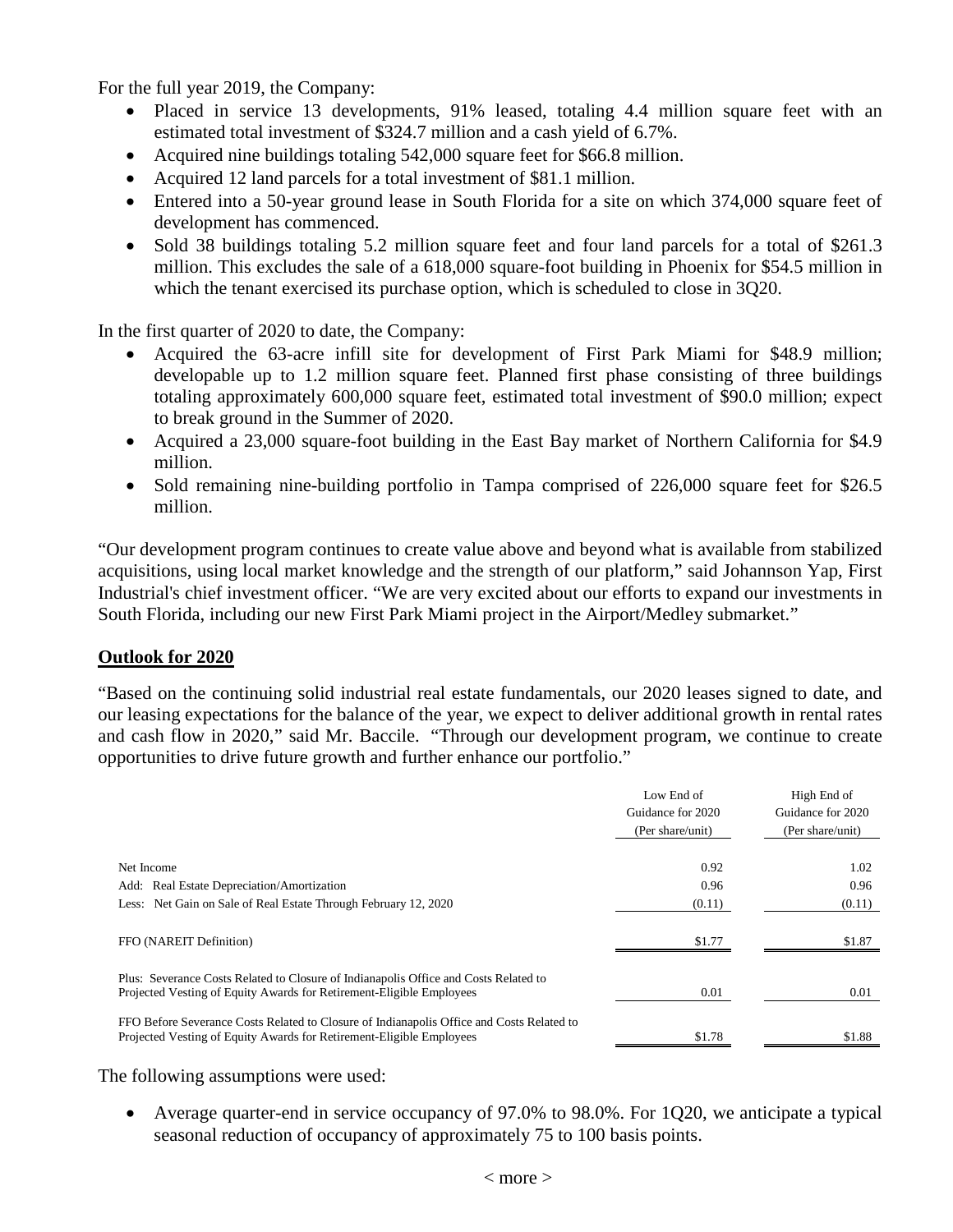- Same property NOI growth on a cash basis before termination fees of 4.0% to 5.5% for the full year. This range assumes 2020 bad debt expense of \$2.0 million compared to \$516,000 of realized bad debt expense in 2019.
- General and administrative expense of approximately \$31.0 million to \$32.0 million. This excludes approximately \$1.5 million of severance costs from the closure of our Indianapolis office and costs related to projected vesting of equity awards for retirement-eligible employees.
- Guidance includes the incremental costs expected in 2020 related to the Company's developments completed and under construction as of December 31, 2019 and the aforementioned future start of First Park Miami. In total, the Company expects to capitalize \$0.03 per share of interest related to these development projects in 2020.
- Guidance reflects the expected payoff of an approximately \$15.1 million secured debt maturity in the second quarter with an interest rate of 6.5%.
- Guidance reflects the impact of the expected sale of the 618,000 square-foot building in Phoenix in 3Q20 discussed above.
- Other than the above, guidance does not include the impact of:
	- o any other future debt repurchases prior to maturity or future debt issuances,
	- o any future investments or property sales after the date of this earnings release,
	- o any future gains related to the final settlement of two insurance claims for damaged properties previously disclosed, or
	- o any future equity issuances.

A number of factors could impact our ability to deliver results in line with our assumptions, such as interest rates, the economy, the supply and demand of industrial real estate, the availability and terms of financing to potential acquirers of real estate, the timing and yields for divestment and investment, and numerous other variables. There can be no assurance that First Industrial can achieve such results.

We believe that providing this adjusted FFO, which excludes certain non-recurring expenses, is a useful supplemental measure of operating performance because investors may use this measure to help compare the operating performance of the Company between periods or other REITs on a consistent basis.

#### **Conference Call**

First Industrial will host its quarterly conference call on Thursday, February 13, 2020 at 10:00 a.m. CDT (11:00 a.m. EDT). The conference call may be accessed by dialing (888) 823-7459, passcode "First Industrial." The conference call will also be webcast live on the Investors page of the Company's website at [www.firstindustrial.com.](http://www.firstindustrial.com/) The replay will also be available on the website.

The Company's fourth quarter and full year 2019 supplemental information can be viewed at [www.firstindustrial.com](http://www.firstindustrial.com/) under the "Investors" tab.

#### **FFO Definition**

In accordance with the restated NAREIT definition of FFO adopted by the Company effective January 1, 2019, First Industrial calculates FFO to be equal to net income available to First Industrial Realty Trust, Inc.'s common stockholders and participating securities, plus depreciation and other amortization of real estate, plus impairment of real estate, minus gain or plus loss on sale of real estate, net of any income tax provision or benefit associated with the sale of real estate. First Industrial also excludes the same adjustments from its share of net income from an unconsolidated joint venture. For the comparative 2018 period, gain and losses from the sale of non-depreciable real estate as well as impairment of non-depreciable real estate were not excluded from FFO.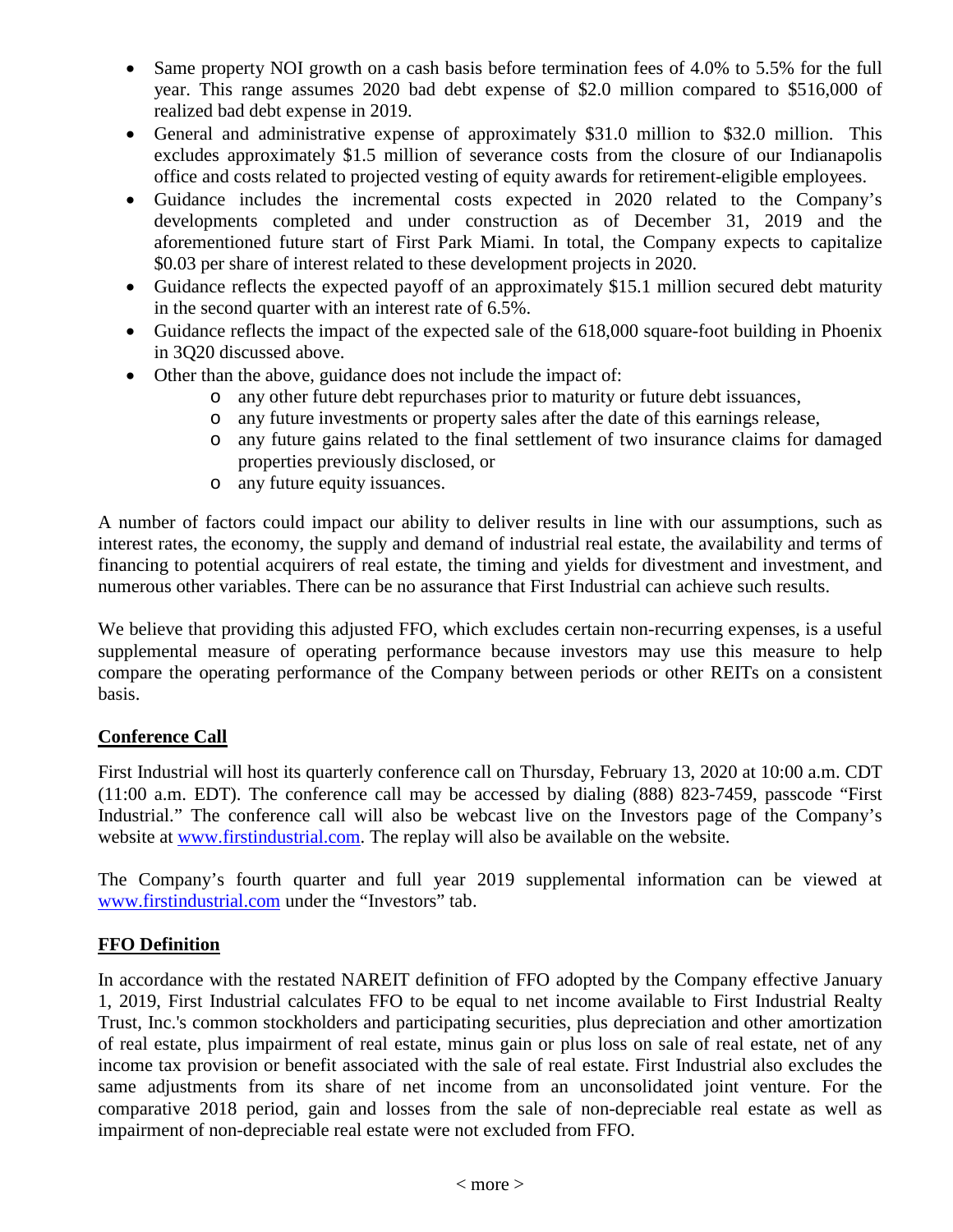#### **About First Industrial Realty Trust, Inc.**

First Industrial Realty Trust, Inc. (NYSE: FR) is a leading fully integrated owner, operator, and developer of industrial real estate with a track record of providing industry-leading customer service to multinational corporations and regional customers. Across major markets in the United States, our local market experts manage, lease, buy, (re)develop, and sell bulk and regional distribution centers, light industrial, and other industrial facility types. In total, we own and have under development approximately 63.4 million square feet of industrial space as of December 31, 2019. For more information, please visit us at [www.firstindustrial.com.](http://www.firstindustrial.com/)

#### **Forward-Looking Information**

*This press release and the presentation to which it refers may contain forward-looking statements within the meaning of Section 27A of the Securities Act of 1933, and Section 21E of the Securities Exchange Act of 1934. We intend for such forward-looking statements to be covered by the safe harbor provisions for forward-looking statements contained in the Private Securities Litigation Reform Act of 1995. Forward-looking statements are based on certain assumptions and describe our future plans, strategies and expectations, and are generally identifiable by use of the words "believe," "expect," "plan, "intend," "anticipate," "estimate," "project," "seek," "target," "potential," "focus," "may," "will," "should" or similar words. Although we believe the expectations reflected in forward-looking statements are based upon reasonable assumptions, we can give no assurance that our expectations will be attained or that results will not materially differ. Factors which could have a materially adverse effect on our operations and future prospects include, but are not limited to: changes in national, international, regional and local economic conditions generally and real estate markets specifically; changes in legislation/regulation (including changes to laws governing the taxation of real estate investment trusts) and actions of regulatory authorities; our ability to qualify and maintain our status as a real estate investment trust; the availability and attractiveness of financing (including both public and private capital) and changes in interest rates; the availability and attractiveness of terms of additional debt repurchases; our ability to retain our credit agency ratings; our ability to comply with applicable financial covenants; our competitive environment; changes in supply, demand and valuation of industrial properties and land in our current and potential market areas; our ability to identify, acquire, develop and/or manage properties on favorable terms; our ability to dispose of properties on favorable terms; our ability to manage the integration of properties we acquire; potential liability relating to environmental matters; defaults on or non-renewal of leases by our tenants; decreased rental rates or increased vacancy rates; higher-than-expected real estate construction costs and delays in development or lease-up schedules; potential natural disasters and other potentially catastrophic events such as acts of war and/or terrorism; litigation, including costs associated with prosecuting or defending claims and any adverse outcomes; risks associated with our investments in joint ventures, including our lack of sole decision-making authority; and other risks and uncertainties described under the heading "Risk Factors" and elsewhere in our annual report on Form 10-K for the year ended December 31, 2018, as well as those risks and uncertainties discussed from time to time in our other Exchange Act reports and in our other public filings with the SEC. We caution you not to place undue reliance on forward-looking statements, which reflect our outlook only and speak only as of the date of this press release or the dates indicated in the statements. We assume no obligation to update or supplement forward-looking statements. For further information on these and other factors that could impact us and the statements contained herein, reference should be made to our filings with the SEC.*

A schedule of selected financial information is attached.

Contact: Art Harmon Vice President, Investor Relations and Marketing 312-344-4320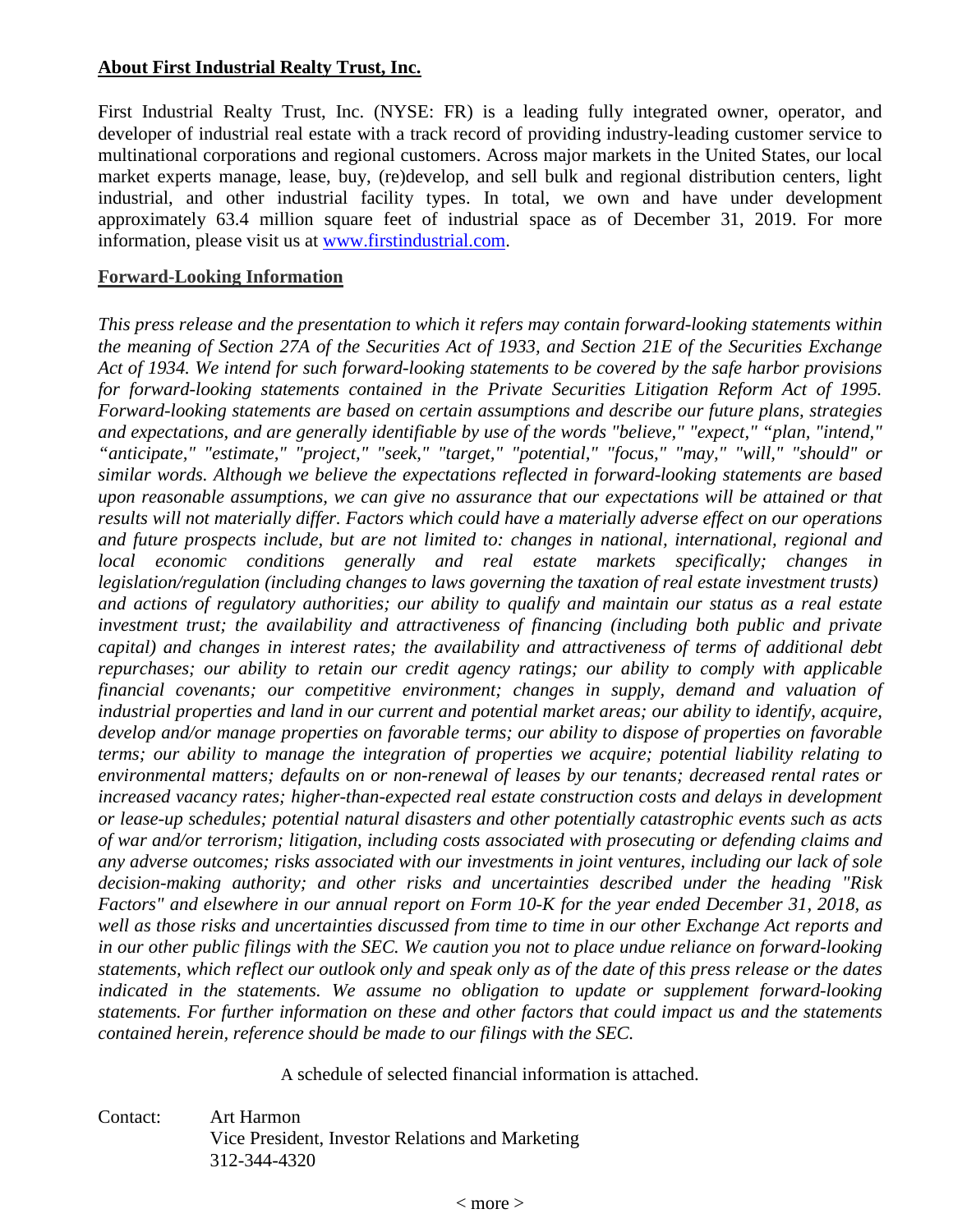#### **FIRST INDUSTRIAL REALTY TRUST, INC. Selected Financial Data (Unaudited) (In thousands except per share/Unit data)**

|                                                                                                                                                                                       |    | <b>Three Months Ended</b> |    | <b>Twelve Months Ended</b> |    |              |    |              |
|---------------------------------------------------------------------------------------------------------------------------------------------------------------------------------------|----|---------------------------|----|----------------------------|----|--------------|----|--------------|
|                                                                                                                                                                                       |    | December 31,              |    | December 31,               |    | December 31, |    | December 31, |
|                                                                                                                                                                                       |    | 2019                      |    | 2018                       |    | 2019         |    | 2018         |
| <b>Statements of Operations and Other Data:</b>                                                                                                                                       |    |                           |    |                            |    |              |    |              |
| Total Revenues (a)                                                                                                                                                                    | \$ | 110,758                   | \$ | 105,082                    | \$ | 425,984      | \$ | 403,954      |
| Property Expenses (a)                                                                                                                                                                 |    | (30,642)                  |    | (30, 424)                  |    | (116, 585)   |    | (116, 854)   |
| General and Administrative (b)                                                                                                                                                        |    | (8,040)                   |    | (6,279)                    |    | (28, 569)    |    | (27, 749)    |
| Impairment of Real Estate                                                                                                                                                             |    |                           |    |                            |    |              |    | (2,756)      |
| Depreciation of Corporate FF&E                                                                                                                                                        |    | (186)                     |    | (223)                      |    | (713)        |    |              |
| Depreciation and Other Amortization of Real Estate                                                                                                                                    |    |                           |    |                            |    |              |    | (800)        |
|                                                                                                                                                                                       |    | (31,065)                  |    | (30,640)                   |    | (120, 516)   |    | (115,659)    |
| <b>Total Expenses</b>                                                                                                                                                                 |    | (69, 933)                 |    | (67, 566)                  |    | (266, 383)   |    | (263, 818)   |
| Gain on Sale of Real Estate                                                                                                                                                           |    | 71,564                    |    | 28,309                     |    | 124,942      |    | 81,600       |
| <b>Interest Expense</b>                                                                                                                                                               |    | (12,708)                  |    | (12, 957)                  |    | (50, 273)    |    | (50, 775)    |
| Amortization of Debt Issuance Costs                                                                                                                                                   |    | (788)                     |    | (854)                      |    | (3,218)      |    | (3, 404)     |
| Loss from Retirement of Debt                                                                                                                                                          |    | $\overline{\phantom{a}}$  |    |                            |    |              |    | (39)         |
| Income from Operations Before Equity in (Loss) Income of<br>Joint Venture and Income Tax (Provision) Benefit                                                                          |    | 98,893                    |    | 52,014                     |    | 231,052      |    | 167,518      |
|                                                                                                                                                                                       |    |                           |    |                            |    |              |    |              |
| Equity in (Loss) Income of Joint Venture                                                                                                                                              |    | (53)                      |    | (77)                       |    | 16,235       |    | (276)        |
| Income Tax (Provision) Benefit                                                                                                                                                        |    | (14)                      |    | (1)                        |    | (3,406)      |    | 92           |
| <b>Net Income</b>                                                                                                                                                                     |    | 98,826                    |    | 51,936                     |    | 243,881      |    | 167,334      |
| Net Income Attributable to the Noncontrolling Interest                                                                                                                                |    | (1,965)                   |    | (1,109)                    |    | (5,106)      |    | (4,095)      |
| Net Income Available to First Industrial Realty Trust, Inc.'s                                                                                                                         |    |                           |    |                            |    |              |    |              |
| <b>Common Stockholders and Participating Securities</b>                                                                                                                               | S  | 96,861                    | \$ | 50,827                     | S  | 238,775      | -S | 163,239      |
| FIRST INDUSTRIAL REALTY TRUST, INC.'S COMMON<br>STOCKHOLDERS AND PARTICIPATING SECURITIES TO<br>FFO (c) AND AFFO (c)<br>Net Income Available to First Industrial Realty Trust, Inc.'s |    |                           |    |                            |    |              |    |              |
| <b>Common Stockholders and Participating Securities</b>                                                                                                                               | \$ | 96,861                    | \$ | 50,827                     | S  | 238,775      | \$ | 163,239      |
| Depreciation and Other Amortization of Real Estate                                                                                                                                    |    | 31,065                    |    | 30,640                     |    | 120,516      |    | 115,659      |
| Impairment of Depreciable Real Estate                                                                                                                                                 |    |                           |    |                            |    |              |    | 2,285        |
| Noncontrolling Interest                                                                                                                                                               |    | 1,965                     |    | 1,109                      |    | 5,106        |    | 4,095        |
| Gain on Sale of Depreciable (and Non-Depreciable for 2019) Real Estate                                                                                                                |    | (71, 564)                 |    | (28, 249)                  |    | (124, 942)   |    | (80,909)     |
| Gain on Sale of Real Estate from Joint Venture                                                                                                                                        |    |                           |    |                            |    | (16, 714)    |    |              |
| Income Tax Provision - Gain on Sale of Real Estate from Joint Venture                                                                                                                 |    |                           |    |                            |    | 3,095        |    |              |
| Funds From Operations (NAREIT) ("FFO") (c)                                                                                                                                            | \$ | 58,327                    | S  | 54,327                     | \$ | 225,836      | \$ | 204,369      |
| Loss from Retirement of Debt                                                                                                                                                          |    |                           |    |                            |    |              |    | 39           |
| Amortization of Stock Based Compensation                                                                                                                                              |    | 2,431                     |    | 1,897                      |    | 8,376        |    | 7,586        |
| Amortization of Debt Discounts (Premiums) and Hedge Costs                                                                                                                             |    | 104                       |    | (10)                       |    | 239          |    | (44)         |
| Amortization of Debt Issuance Costs                                                                                                                                                   |    | 788                       |    | 854                        |    | 3,218        |    | 3,404        |
| Depreciation of Corporate FF&E                                                                                                                                                        |    | 186                       |    | 223                        |    | 713          |    | 800          |
| Impairment of Non-Depreciable Real Estate                                                                                                                                             |    |                           |    |                            |    |              |    | 471          |
| Gain on Sale of Non-Depreciable Real Estate (for 2018)                                                                                                                                |    |                           |    | (60)                       |    |              |    | (691)        |
| Non-incremental Building Improvements                                                                                                                                                 |    | (6,007)                   |    | (5,410)                    |    | (13,809)     |    | (14,065)     |
| Non-incremental Leasing Costs                                                                                                                                                         |    | (8,510)                   |    | (6,990)                    |    | (20, 139)    |    | (24,297)     |
| Capitalized Interest                                                                                                                                                                  |    | (1, 596)                  |    | (1,002)                    |    | (5,757)      |    | (5,869)      |
| Capitalized Overhead                                                                                                                                                                  |    | (767)                     |    | (727)                      |    | (3,225)      |    | (1,714)      |
| Straight-Line Rent, Amortization of Above (Below) Market Leases                                                                                                                       |    |                           |    |                            |    |              |    |              |
| and Lease Inducements                                                                                                                                                                 |    | (3,810)                   |    | (901)                      |    | (11, 570)    |    | (2, 479)     |
| Adjusted Funds From Operations ("AFFO") (c)                                                                                                                                           | S  | 41,146                    | S  | 42,201                     | S  | 183,882      | S  | 167,510      |
|                                                                                                                                                                                       |    |                           |    |                            |    |              |    |              |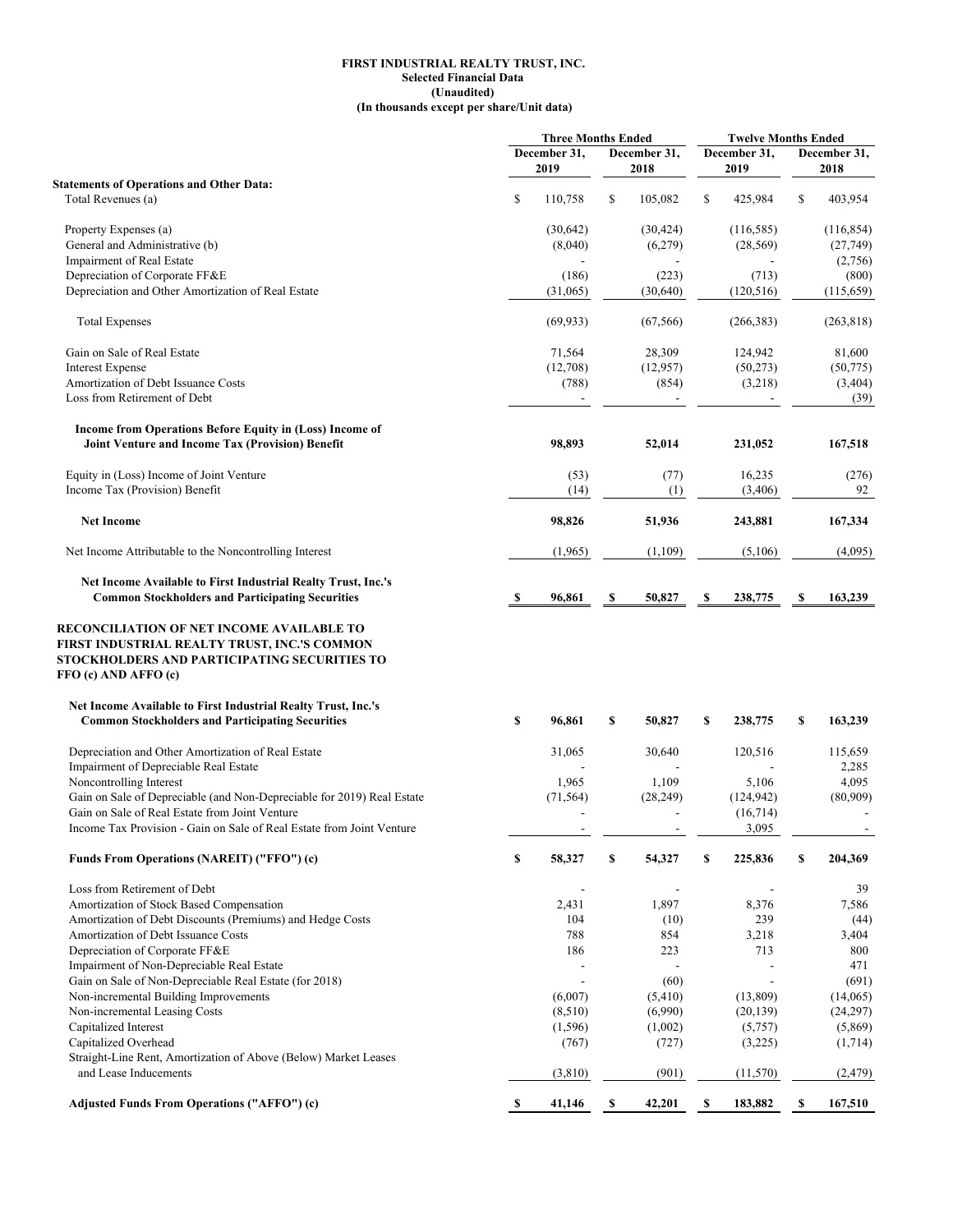#### **(In thousands except per share/Unit data) FIRST INDUSTRIAL REALTY TRUST, INC. Selected Financial Data (Unaudited)**

| RECONCILIATION OF NET INCOME AVAILABLE TO<br>FIRST INDUSTRIAL REALTY TRUST, INC.'S COMMON | <b>Three Months Ended</b> |                                              |    | <b>Twelve Months Ended</b> |                      |            |                      |                      |
|-------------------------------------------------------------------------------------------|---------------------------|----------------------------------------------|----|----------------------------|----------------------|------------|----------------------|----------------------|
| STOCKHOLDERS AND PARTICIPATING SECURITIES TO<br>ADJUSTED EBITDA (c) AND NOI (c)           |                           | December 31,<br>December 31,<br>2019<br>2018 |    |                            | December 31,<br>2019 |            | December 31,<br>2018 |                      |
| Net Income Available to First Industrial Realty Trust, Inc.'s                             |                           |                                              |    |                            |                      |            |                      |                      |
| <b>Common Stockholders and Participating Securities</b>                                   | \$                        | 96,861                                       | \$ | 50,827                     | \$                   | 238,775    | \$                   | 163,239              |
| <b>Interest Expense</b>                                                                   |                           | 12,708                                       |    | 12,957                     |                      | 50,273     |                      | 50,775               |
| Depreciation and Other Amortization of Real Estate                                        |                           | 31,065                                       |    | 30,640                     |                      | 120,516    |                      | 115,659              |
| Impairment of Real Estate                                                                 |                           |                                              |    |                            |                      |            |                      | 2,756                |
| Severance Expense (b)                                                                     |                           | $\overline{\phantom{a}}$                     |    | $\overline{a}$             |                      |            |                      | 1,298                |
| Income Tax Provision (Benefit)                                                            |                           | 14                                           |    | 1                          |                      | 311        |                      | (92)                 |
| Income Tax Provision - Gain on Sale of Real Estate from Joint Venture                     |                           |                                              |    |                            |                      | 3,095      |                      |                      |
| Noncontrolling Interest                                                                   |                           | 1,965                                        |    | 1,109                      |                      | 5,106      |                      | 4,095                |
| Loss from Retirement of Debt                                                              |                           |                                              |    |                            |                      |            |                      | 39                   |
| Amortization of Debt Issuance Costs                                                       |                           | 788                                          |    | 854                        |                      | 3,218      |                      | 3,404                |
| Depreciation of Corporate FF&E                                                            |                           | 186                                          |    | 223                        |                      | 713        |                      | 800                  |
| Gain on Sale of Real Estate                                                               |                           | (71, 564)                                    |    | (28, 309)                  |                      | (124, 942) |                      | (81,600)             |
| Gain on Sale of Real Estate from Joint Venture                                            |                           |                                              |    |                            |                      | (16, 714)  |                      |                      |
| Adjusted EBITDA (c)                                                                       | \$                        | 72,023                                       | \$ | 68,302                     | \$                   | 280,351    | \$                   | 260,373              |
| General and Administrative (b)                                                            |                           | 8,040                                        |    | 6,279                      |                      | 28,569     |                      | 26,451               |
| FFO from Joint Venture                                                                    |                           | 53                                           |    | 77                         |                      | 479        |                      | 276                  |
| Net Operating Income ("NOI") (c)                                                          | \$                        | 80,116                                       | \$ | 74,658                     | \$                   | 309,399    | \$                   | 287,100              |
| Non-Same Store NOI                                                                        |                           | (12, 561)                                    |    | (8,787)                    |                      | (44,600)   |                      | (30,958)             |
| Same Store NOI Before Same Store Adjustments (c)                                          | \$                        | 67,555                                       | \$ | 65,871                     | \$                   | 264,799    | \$                   | 256,142              |
| Straight-line Rent                                                                        |                           | (231)                                        |    | 680                        |                      | 301        |                      | 727                  |
| Above (Below) Market Lease Amortization                                                   |                           | (260)                                        |    | (260)                      |                      | (1,027)    |                      | (1,013)              |
| Lease Termination Fees                                                                    |                           | (345)                                        |    | (922)                      |                      | (1, 575)   |                      | (1, 183)             |
| Same Store NOI (Cash Basis without Termination Fees) (c)                                  | S                         | 66,719                                       | S  | 65,369                     | S                    | 262,498    | S                    | 254,673              |
| Weighted Avg. Number of Shares/Units Outstanding - Basic                                  |                           | 128,837                                      |    | 128,526                    |                      | 128,831    |                      | 126,921              |
| Weighted Avg. Number of Shares Outstanding - Basic                                        |                           | 126,682                                      |    | 125,897                    |                      | 126,392    |                      | 123,804              |
| Weighted Avg. Number of Shares/Units Outstanding - Diluted                                |                           | 129,308                                      |    | 128,878                    |                      | 129,241    |                      | 127,308              |
| Weighted Avg. Number of Shares Outstanding - Diluted                                      |                           | 127,030                                      |    | 126,249                    |                      | 126,691    |                      | 124,191              |
| Per Share/Unit Data:                                                                      |                           |                                              |    |                            |                      |            |                      |                      |
| Net Income Available to First Industrial Realty Trust, Inc.'s                             |                           |                                              |    |                            |                      |            |                      |                      |
| Common Stockholders and Participating Securities                                          | \$                        | 96,861                                       | \$ | 50,827                     | \$                   | 238,775    | \$                   | 163,239              |
| Less: Allocation to Participating Securities                                              |                           | (199)                                        |    | (164)                      |                      | (518)      |                      | (513)                |
| Net Income Available to First Industrial Realty Trust, Inc.'s Common Stockholders         | $\mathbb{S}$              | 96,662                                       | \$ | 50,663                     | \$                   | 238,257    | \$                   | 162,726              |
| <b>Basic Per Share</b>                                                                    | \$                        | 0.76                                         | \$ | 0.40                       | \$                   | 1.89       | \$                   | 1.31                 |
| Diluted Per Share                                                                         | \$                        | 0.76                                         | \$ | 0.40                       | \$                   | 1.88       | \$                   | 1.31                 |
| FFO (NAREIT) (c)                                                                          | \$                        | 58,327                                       | \$ | 54,327                     | \$                   | 225,836    | \$                   | 204,369              |
| Less: Allocation to Participating Securities                                              |                           | (186)                                        |    | (172)                      |                      | (679)      |                      | (625)                |
| FFO (NAREIT) Allocable to Common Stockholders and Unitholders                             | \$                        | 58,141                                       | \$ | 54,155                     | \$                   | 225,157    | \$                   | $\overline{203,}744$ |
| Basic Per Share/Unit                                                                      | \$                        | 0.45                                         | \$ | 0.42                       | \$                   | 1.75       | \$                   | 1.61                 |
| Diluted Per Share/Unit                                                                    | \$                        | 0.45                                         | \$ | 0.42                       | \$                   | 1.74       | \$                   | 1.60                 |
| Common Dividends/Distributions Per Share/Unit                                             | \$                        | 0.2300                                       | \$ | 0.2175                     | \$                   | 0.9200     | \$                   | 0.8700               |
| <b>Balance Sheet Data (end of period):</b>                                                |                           | December 31,<br>2019                         |    | December 31,<br>2018       |                      |            |                      |                      |
| Gross Real Estate Investment                                                              | S.                        | 3,830,209                                    | \$ | 3,673,644                  |                      |            |                      |                      |
| <b>Total Assets</b>                                                                       |                           | 3,518,828                                    |    | 3,142,691                  |                      |            |                      |                      |
| Debt                                                                                      |                           | 1,483,565                                    |    | 1,297,783                  |                      |            |                      |                      |

Debt 1,483,565 1,297,783 Total Liabilities 1,720,565 1,462,780 Total Equity 1,679,911 1,798,263